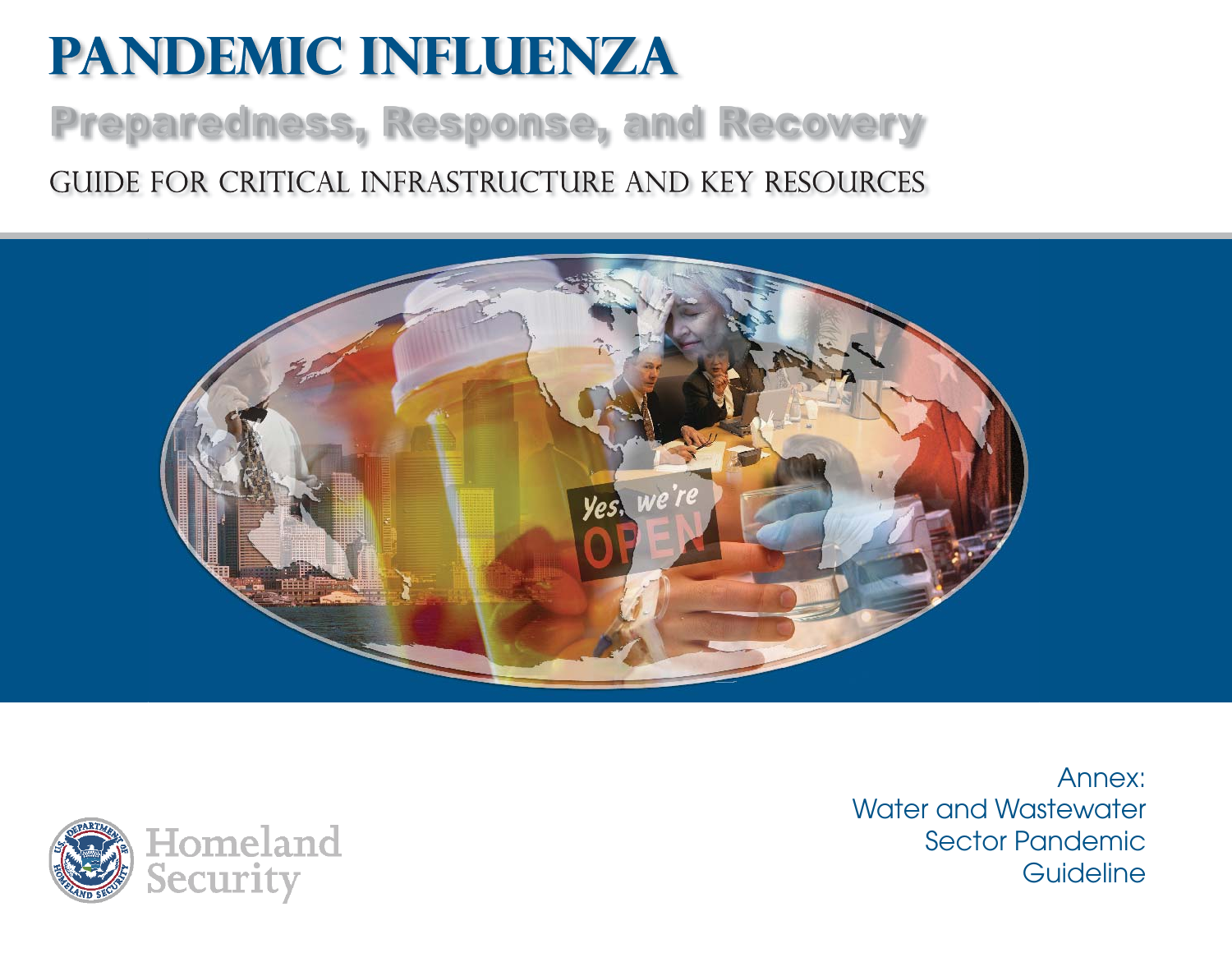

# **ANNEX: Water and Wastewater Sector Pandemic Influenza Planning Guidelines**

**Purpose:** This Sector-specific guideline is an annex to the *Pandemic Influenza Preparedness, Response, and Recovery Guide for Critical Infrastructure and Key Resources* (CI/KR Pandemic Influenza Guide) and intends to assist water and wastewater utilities in planning for a catastrophic influenza pandemic. Utilities that fail to prepare for such a prolonged catastrophic event may find themselves without the staff, equipment, or supplies necessary to continue providing safe drinking water or treating wastewater for their community. For a copy of the complete guide, see [www.pandemicflu.gov/plan/pdf/cikrpandemicinfluenzaguide.pdf](http://www.pandemicflu.gov/plan/pdf/cikrpandemicinfluenzaguide.pdf).

**How to Use Guidelines:** The guideline serves as a non-prescriptive reference for owner-operators and a practical tool planners can use to augment and tailor existing emergency response plans given the unique challenges an influenza pandemic presents. **It is important to integrate your pandemic influenza planning with your existing business continuity and emergency response plans and/or the CI/KR Pandemic Influenza Guide's comprehensive framework for pandemic catastrophic planning.** This annex addresses the major challenges the Water and Wastewater Sector may face and should assess in its pandemic influenza planning within the seven key areas of vulnerability highlighted in blue boxes in the Guideline. In addition, there are other valuable influenza pandemic planning resources available for the Water and Wastewater Sector that should be considered, including the Association of Metropolitan Water Agencies' "*Business Continuity Planning in the Event of an Influenza Pandemic: A Reference Guide*" ([www.amwa.net/cs/pandemicreference\)](http://www.amwa.net/cs/pandemicreference) and the National Rural Water Association's "*Small System Pandemic Influenza Checklist*" ([www.nrwa.org\)](http://www.nrwa.org/). While not necessarily applicable to all entities in a given sector, each relevant *Action*, *Supporting Action,* and *Question to Consider* can be integrated as a separate checklist item during the planning process.

- •**Actions**: These are primary checklist items with numerous related supporting actions and questions to consider.
- •**Supporting Actions**: Expanding on the overarching action, these supporting actions offer suggestions for further study.
- • **Questions to Consider**: The questions are not comprehensive; they are designed simply as a starting point to stimulate thinking about further actions and options. All sectors have similar primary/supporting actions; it is the questions asked and the unique attributes of each sector that discriminates the plans of one sector from another.

**Planning Assumptions:** Influenza pandemics are unpredictable events; it is impossible to forecast their characteristics or severity accurately. The Centers for Disease Control and Prevention define a severe pandemic influenza as a Category 4 or 5 with case fatality ratio of 1 percent or higher. Given today's highly mobile population, if a severe pandemic influenza emerges, outbreaks may occur nearly simultaneously across the country making reallocation of resources more difficult than in other emergencies. Therefore, each sector must rely primarily on its own internal resources and workers, for protection (including security) and response. While an influenza pandemic will likely affect a given community for six to eight weeks, nationally a wave may linger for up to 12 weeks. Thus, even though a community outbreak may have subsided, businesses in those communities that depend on a national supply chain may find themselves without the necessary materials, supplies, and workforce because other communities across the country may still be affected by an outbreak. The guidance, which is based on disease impact assumptions ([pandemicflu.gov/plan/pandplan.html](http://pandemicflu.gov/plan/pandplan.html)) from the CDC, includes the following:

- •*Susceptibility to the pandemic influenza virus will be universal.*
- •*Once sustained person-to-person transmission begins, the disease will spread rapidly around the globe.*
- •*The clinical disease attack rate will likely be 30 percent or higher in the overall population during the pandemic.*
- • *Rates of absenteeism will depend on the severity of the influenza pandemic. In a severe influenza pandemic, absenteeism attributable to illness, the need to care for ill family members and fear of infection may reach 40 percent during the peak weeks of a community outbreak.*
- •*Epidemics will last 6-8 weeks in affected communities.*
- •*Multiple waves (periods where community outbreaks strike across the country) will likely occur with each lasting 2-3 months*..

For detailed information on the complete set of planning assumptions and the influenza pandemic context, see Section 3 of the CI/KR Pandemic Influenza Guide and the other Federal guidance at [www.pandemicflu.gov](http://www.pandemicflu.gov/).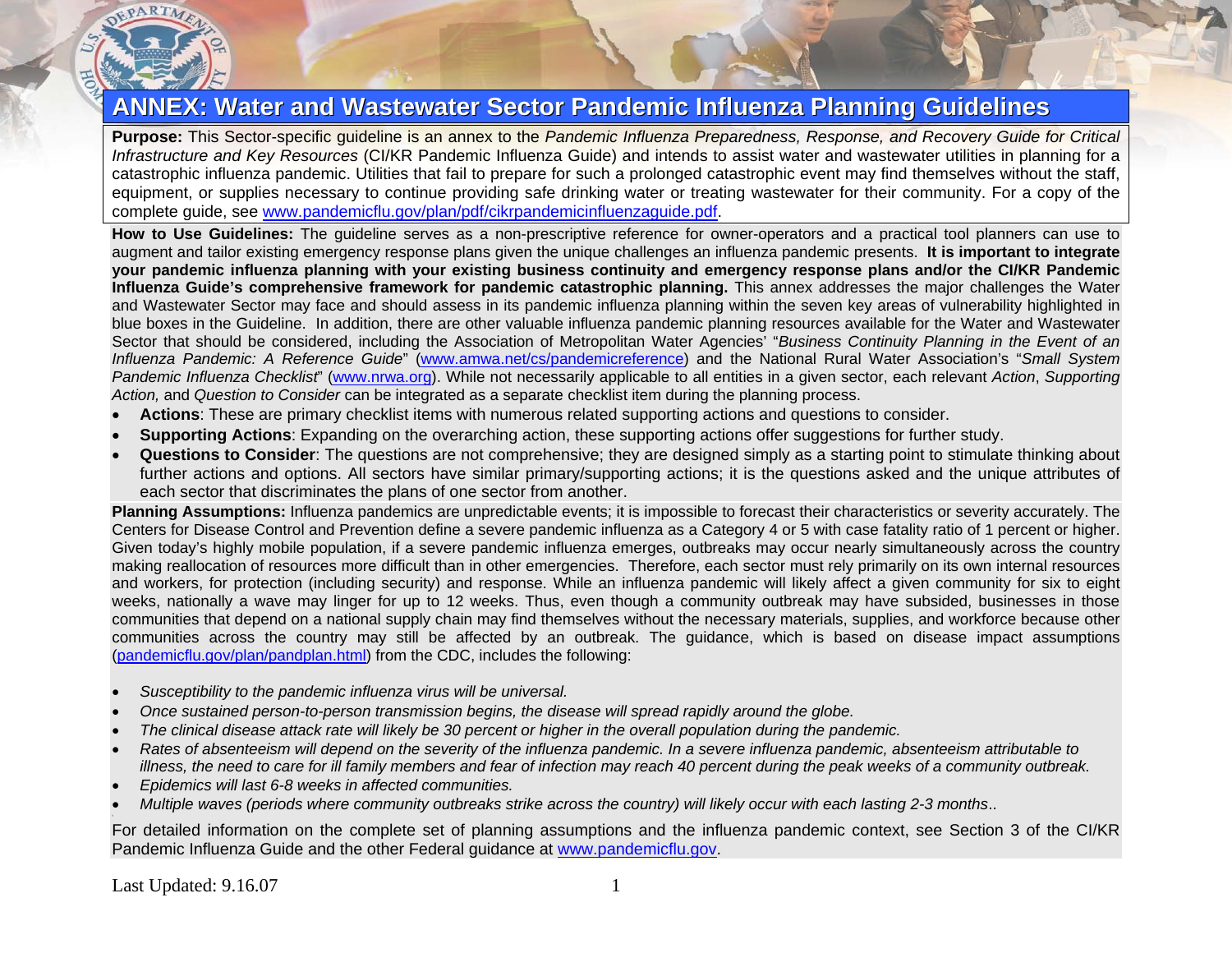

## ESSENTIAL SERVICES, FUNCTIONS, AND PROCESSES

Industries in every sector of the American economy will experience influenza pandemic impacts. The Water and Wastewater sector will play a key role in keeping one of America's most crucial and life-saving services operational. Shortages and disruptions to basic services, functions, and national infrastructure may cause localized challenges for communities. Effective coordination with public safety officials and community leaders will facilitate the integration of water and wastewater utilities into community emergency operations planning. This sector's essential services include potable water distribution, wastewater services, and water for firefighting and hospitals. The sector's essential functions include producing potable water and treating wastewater. The sector's essential processes include water treatment, storage and distribution, wastewater collection and treatment.

#### **ACTIONIdentify and assess your system's essential services, functions, and processes.**

| <b>SUPPORTING ACTIONS</b>                                                                                                                                            | <b>QUESTIONS TO CONSIDER</b>                                                                                                                                                                                                                                                                                                                  |
|----------------------------------------------------------------------------------------------------------------------------------------------------------------------|-----------------------------------------------------------------------------------------------------------------------------------------------------------------------------------------------------------------------------------------------------------------------------------------------------------------------------------------------|
| Maintain all essential services, functions, and<br>processes necessary to keep systems<br>running.                                                                   | Assume your treatment facility is off-line. Have you engaged local and state stakeholders<br>in contingency planning (e.g., will bottled water substitute for lack of treatment, and is this<br>even possible)? For wastewater, what will be the effect of reduced or no treatment?                                                           |
| Identify key customers (i.e., first responders<br>and hospitals) with specific needs.                                                                                | If normal water source availability has been disrupted how will your utility obtain alternate<br>water sources or supply (e.g., other raw water sources; interconnections with other<br>treatment systems; bottled water; potable water shipment from outside the community)?                                                                 |
| Prioritize your critical customers based on<br>their value to the community.                                                                                         | What essential business functions (such as billing, payroll, treatment and transmission) and<br>processes must you sustain to produce, distribute, and maintain essential services,                                                                                                                                                           |
| Prioritize essential services and functions                                                                                                                          | functions, and processes?                                                                                                                                                                                                                                                                                                                     |
| given their value to essential customers and<br>the community.                                                                                                       | Have you communicated with your critical customers and suppliers the need to jointly plan<br>for an influenza pandemic?                                                                                                                                                                                                                       |
| Identify and prioritize potential non-essential<br>functions you can suspend, and prioritize<br>essential functions for possible authorized<br>reduction/suspension. | If an influenza pandemic worsens and drastic measures must be taken to sustain at least<br>minimal essential operations, have you prioritized all functions, essential and non-essential,<br>to potentially reduce or suspend in an authorized/approved manner (e.g., prioritize<br>availability of firefighting water versus potable water)? |

#### ESSENTIAL EQUIPMENT

Unlike other disasters, an influenza pandemic will not directly physically damage infrastructure. However, planners need to assess the indirect impact that worker absenteeism due to the influenza pandemic will have on reduced or delayed normal maintenance on essential equipment and may have on emergency repair or equipment replacement. In addition, an influenza pandemic's impact on the supply chain (i.e. "just-in-time" delivery, warehousing, and logistics) could have a significant impact on the ability to get replacement equipment as well as essential parts and supplies such as valves, pipes, motor starter centers and hydrants to repair and maintain equipment. Contingency plans should address the potential lack of equipment replacements and parts and supplies for an extended period for all primary and supporting essential equipment.

| <b>ACTION</b><br>Review equipment critical to support each essential function.                                              |                                                                                                                                                                                                                                                                                                                      |
|-----------------------------------------------------------------------------------------------------------------------------|----------------------------------------------------------------------------------------------------------------------------------------------------------------------------------------------------------------------------------------------------------------------------------------------------------------------|
| SUPPORTING ACTIONS                                                                                                          | <b>QUESTIONS TO CONSIDER</b>                                                                                                                                                                                                                                                                                         |
| Identify equipment that must operate<br>continuously and/or at key periods to sustain<br>essential functions and processes. | How can you modify equipment and processes temporarily to maintain essential functions?<br>How will influenza pandemic-induced changes in customer demand (e.g., decreased<br>demand from industrial customers, increased demand from residential customers) affect<br>operations and demand on essential equipment? |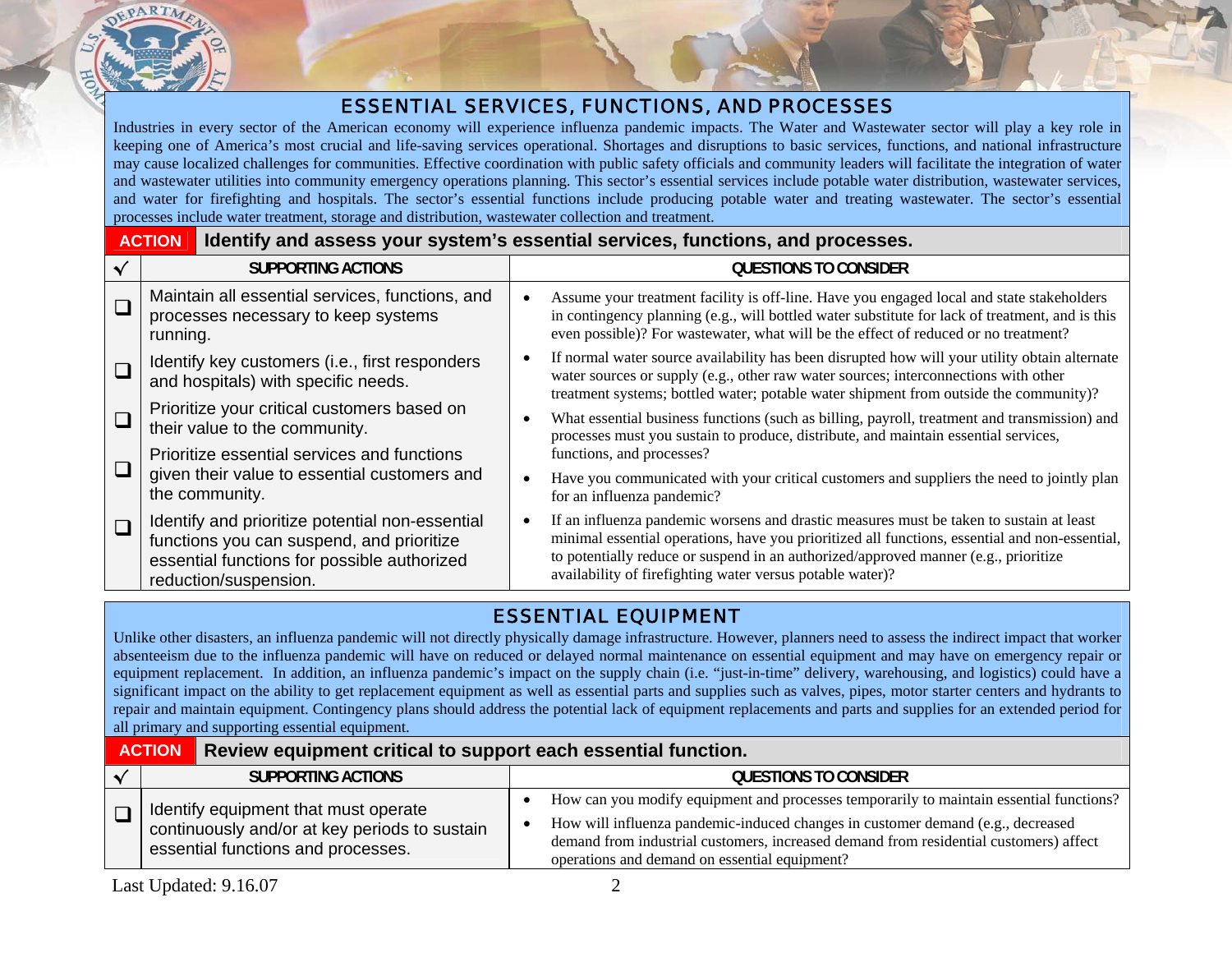|        | <b>EPARTA</b>                                                                                                                                                                                                                                                                                                                                                                                                                                                                                                                                                       |                                                                                                                                                                                                                                                                                                                                                                                                                                                                                                                                                                                                                                                                                                                                                                                                                                                             |
|--------|---------------------------------------------------------------------------------------------------------------------------------------------------------------------------------------------------------------------------------------------------------------------------------------------------------------------------------------------------------------------------------------------------------------------------------------------------------------------------------------------------------------------------------------------------------------------|-------------------------------------------------------------------------------------------------------------------------------------------------------------------------------------------------------------------------------------------------------------------------------------------------------------------------------------------------------------------------------------------------------------------------------------------------------------------------------------------------------------------------------------------------------------------------------------------------------------------------------------------------------------------------------------------------------------------------------------------------------------------------------------------------------------------------------------------------------------|
| $\Box$ | Plan to rely on in-house or available local<br>$\Box$<br>resources for up to 12 weeks.<br>Consider using an Asset Management tool or<br>other similar tools to inventory your critical<br>equipment.<br>Review the utility's primary and supporting<br>components to identify potential single-point<br>$\Box$<br>failures and cascading consequences.<br>Consider how each action relates to those<br>$\square$<br>developed to address other emergencies in<br>your existing business contingency plans.<br>(www.epa.gov/safewater/watersecurity/pubs/small_mediu | How will you maintain and repair essential equipment given potential supply chain issues?<br>Is similar substitute equipment available locally to sustain utility operations temporarily<br>(e.g., portable pumps and generators)?<br>Do you have physical interconnections with other water systems and have you tested these<br>connections and systems?<br>Is your equipment clearly mapped and marked for mutual aid and assistance teams to<br>$\bullet$<br>locate in the case of emergency repair or replacement by others?<br>Have you developed standard operating procedures for your processes and equipment,<br>$\bullet$<br>and, if so, have you distributed them broadly to managers and staff?<br>Do you have pre-established contracts with multiple equipment vendors for emergency<br>replacement and repair during an influenza pandemic? |
|        | m ERP quidance040704.pdf)<br><b>ACTION</b>                                                                                                                                                                                                                                                                                                                                                                                                                                                                                                                          | Prepare to sustain essential equipment for a wave lasting up to 12 weeks.                                                                                                                                                                                                                                                                                                                                                                                                                                                                                                                                                                                                                                                                                                                                                                                   |
|        | $\checkmark$<br><b>SUPPORTING ACTIONS</b>                                                                                                                                                                                                                                                                                                                                                                                                                                                                                                                           | <b>QUESTIONS TO CONSIDER</b>                                                                                                                                                                                                                                                                                                                                                                                                                                                                                                                                                                                                                                                                                                                                                                                                                                |
|        | Prioritize the options available to you to                                                                                                                                                                                                                                                                                                                                                                                                                                                                                                                          |                                                                                                                                                                                                                                                                                                                                                                                                                                                                                                                                                                                                                                                                                                                                                                                                                                                             |
|        | $\Box$<br>reduce demands on your resources.                                                                                                                                                                                                                                                                                                                                                                                                                                                                                                                         | Is there excess operational capacity in your utility's essential equipment to sustain<br>functions while alternating and reducing demands on specific equipment and workers?                                                                                                                                                                                                                                                                                                                                                                                                                                                                                                                                                                                                                                                                                |
| $\Box$ | Assess recurring and preventative<br>maintenance requirements.                                                                                                                                                                                                                                                                                                                                                                                                                                                                                                      | Do you have replacements available for all essential equipment either on-site or locally?<br>Is your regular routine maintenance on your essential equipment up-to-date, and how much                                                                                                                                                                                                                                                                                                                                                                                                                                                                                                                                                                                                                                                                       |
|        | Assess implications if your essential<br>$\Box$<br>equipment fails early on during the influenza<br>pandemic outbreak.                                                                                                                                                                                                                                                                                                                                                                                                                                              | routine maintenance is required for this equipment?<br>Do you have updated standard operating procedures for this equipment, and have you<br>changed them to address influenza pandemic conditions (e.g., social distancing strategies)?                                                                                                                                                                                                                                                                                                                                                                                                                                                                                                                                                                                                                    |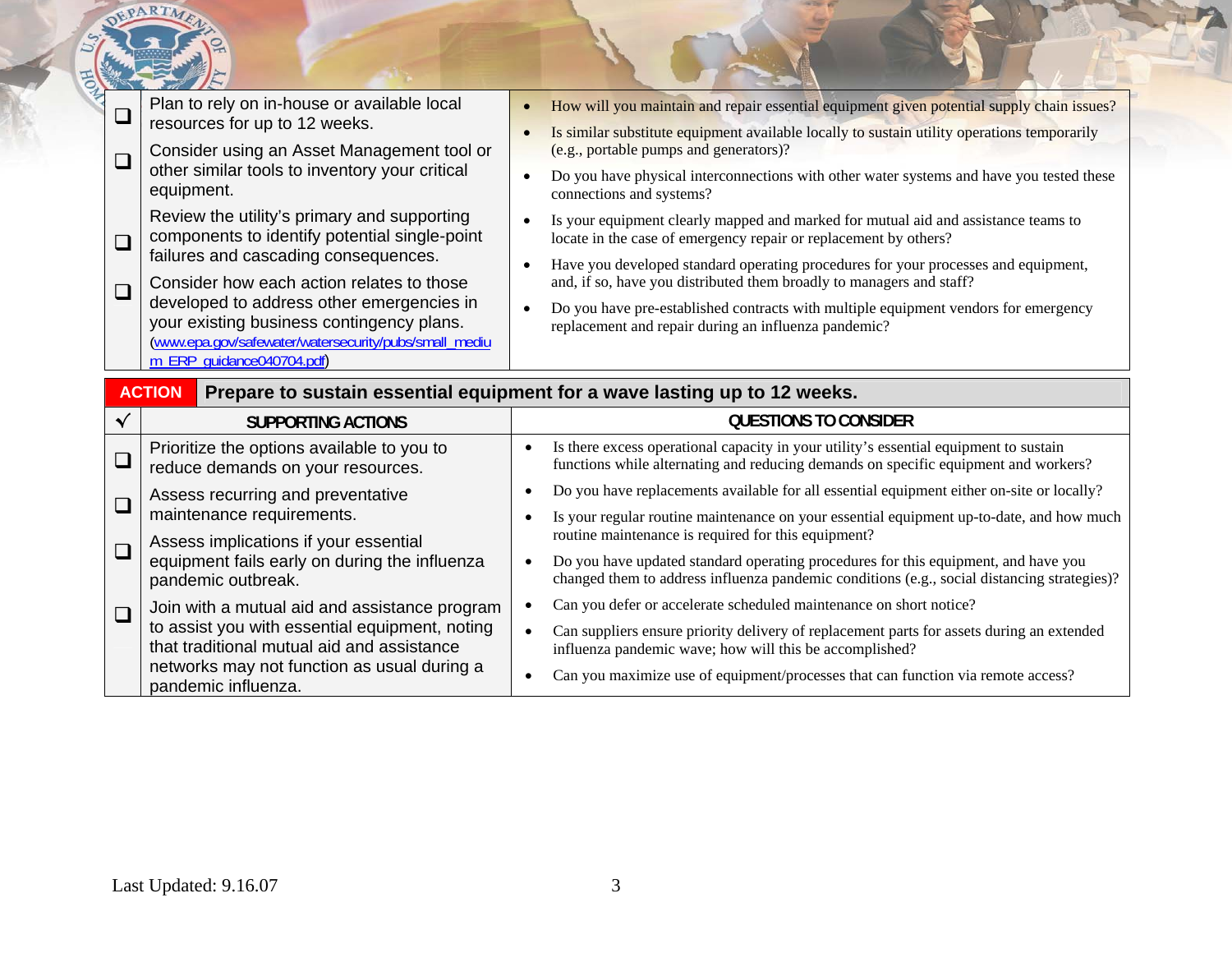#### ESSENTIAL RAW MATERIALS AND SUPPLIES

A pandemic influenza "wave" may linger in a community for six to eight weeks, and nationally for approximately 12 weeks. The negative impacts on individuals, businesses, and the nation from the illness and disease mitigation strategies will have an effect over a much greater duration than other typical disaster scenarios. A severe influenza pandemic may disrupt access to your essential materials and supplies necessary to function for up to 12 weeks. Utilities should explore their supply chains, beginning with internal storage capacity and tracking along the network to the source of the materials. Given an increased reliance on "just-in-time" delivery and the potential impacts that could affect your supply chain, you may need to stockpile chemicals (e.g., coagulants, pH adjustors, and disinfectants), fuels, lubricants, filters, repair parts, and Personal Protective Equipment (PPE) (e.g., masks, gloves, hand sanitizer) on site or locally or ensure availability by making other contingency plans.

|              | <b>ACTION</b>                                                                                                                                                   | Identify materials and supplies to sustain essential functions and equipment for up to 12 weeks.                                                                                                                                                                                                              |
|--------------|-----------------------------------------------------------------------------------------------------------------------------------------------------------------|---------------------------------------------------------------------------------------------------------------------------------------------------------------------------------------------------------------------------------------------------------------------------------------------------------------|
| $\checkmark$ | <b>SUPPORTING ACTIONS</b>                                                                                                                                       | <b>QUESTIONS TO CONSIDER</b>                                                                                                                                                                                                                                                                                  |
| $\Box$       | Identify critical inputs (i.e., disinfectants,<br>coagulants and other treatment chemicals)<br>necessary to maintain safe water.                                | How much of which materials/supplies (e.g., pounds of disinfectants, gallons of diesel,<br>coagulants, and lab supplies) are required to sustain the most essential operations for up to<br>12 weeks in case supply chain production and/or delivery challenges develop during an<br>influenza pandemic wave? |
| $\Box$       | Prioritize essential material and supplies<br>necessary to operate equipment and sustain<br>essential functions.                                                | What materials might you be able to substitute as backups temporarily for preferred critical<br>ones (e.g., a more readily available but less efficient disinfectant; dyed diesel for backup<br>generators; synthetic lubricants)?                                                                            |
| $\Box$       | Identify options to reduce demand for<br>essential supplies and materials.                                                                                      | Are there operations and maintenance/repair processes that may be temporarily modified<br>$\bullet$<br>to reduce demand on stocking supplies (e.g., extend period between changing fluids)?                                                                                                                   |
| $\Box$       | Explore options (e.g., a regional stockpile for<br>treatment chemicals) that might reduce the<br>need to stockpile high-cost or hazardous<br>materials on-site. | What happens if your supply chain cannot provide critical materials or supplies?<br>$\bullet$<br>How will you know if your supply chain businesses may be experiencing or are<br>anticipating difficulty in providing goods/services?                                                                         |
| $\sqcup$     | Assess all internal and external supply-chain<br>support operations and contracts.                                                                              | Have you researched the possibility and feasibility of using alternative<br>$\bullet$<br>technologies/equipment requiring different, more easily accessible supplies?                                                                                                                                         |
|              | <b>ACTION</b>                                                                                                                                                   | Determine the most effective ways to ensure an adequate supply of essential materials.                                                                                                                                                                                                                        |
| $\checkmark$ | <b>SUPPORTING ACTIONS</b>                                                                                                                                       | <b>QUESTIONS TO CONSIDER</b>                                                                                                                                                                                                                                                                                  |
| $\Box$       | Assess costs to procure, stock, and/or ensure<br>delivery of essential materials.                                                                               | What can you afford to stockpile and what must you stockpile, and how do you fund these<br>extraordinary costs (e.g., retained earnings, special disaster fund, municipal bond)?                                                                                                                              |
| $\Box$       | Identify physical or safety limitations in<br>stocking sufficient critical supplies locally.                                                                    | How many days supply are typically on-site for all critical chemicals, fuels, and others?<br>If supply chains are disrupted how will you obtain the necessary materials to continue<br>operations for the duration of an influenza pandemic wave?                                                             |
| $\Box$       | Identify a formal chain of command to ensure<br>someone is available to authorize major<br>emergency procurements.                                              | Is there adequate space on-site to safely expand storage of chemicals and supplies<br>$\bullet$<br>temporarily if necessary?                                                                                                                                                                                  |
| $\Box$       | Identify additional security needs for increased<br>high-value material stockpiles.                                                                             | Are warehouses or storage containers available locally on short notice?<br>$\bullet$<br>Are critical workers authorized to independently make purchases via credit card or open<br>$\bullet$                                                                                                                  |

Last Updated: 9.16.07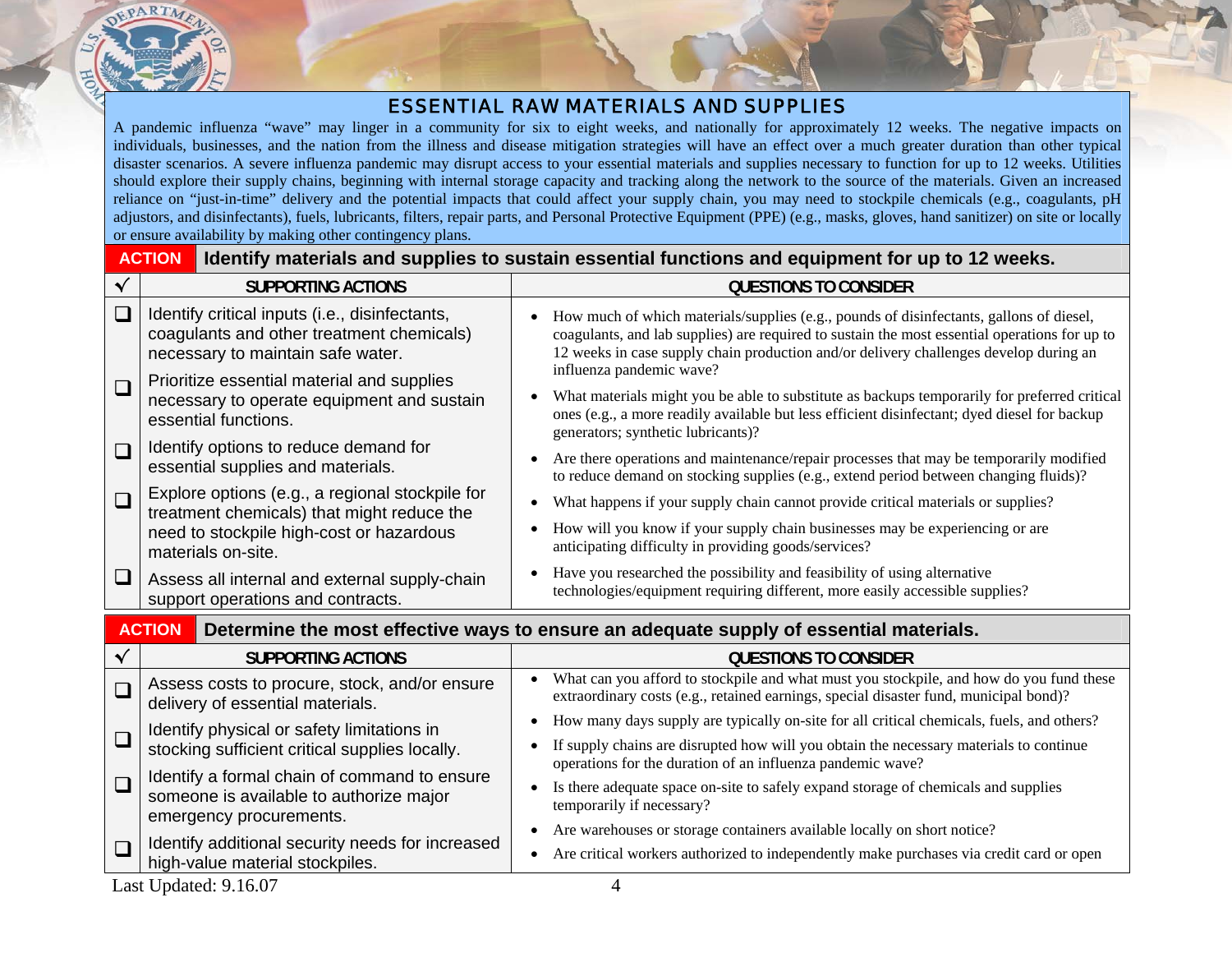|  | Identify potential 1st/2nd/3rd-order<br>vulnerabilities or unintended effects to supply<br>chain (i.e., who supplies your suppliers?). | purchase order?<br>• If you cannot stockpile critical materials or your "just-in-time" supply chain fails, do you<br>have effective backup plans (e.g., pre-negotiated contracts with multiple other chemical<br>and fuel suppliers for priority/emergency deliveries)? |
|--|----------------------------------------------------------------------------------------------------------------------------------------|-------------------------------------------------------------------------------------------------------------------------------------------------------------------------------------------------------------------------------------------------------------------------|
|  | Coordinate with all supply-chain vendors.                                                                                              | Have you integrated your planning with your local/regional suppliers to ensure receiving<br>priority support?<br>• How can you provide incentives for your support contractors to become better prepared                                                                |
|  |                                                                                                                                        | (e.g., collaborate on planning, integrate preparedness training, and stipulate influenza<br>pandemic planning and certification in all supply contracts)?                                                                                                               |

# ESSENTIAL WORKERS

A severe influenza pandemic may generate extended absences for essential workers that might affect you and your supply chain. During an influenza pandemic the actual level of workforce absenteeism could approach 40 percent. To complicate matters, the disease will strike randomly among employees from operation managers to front-line workers as well as employee families. Implementing rigorous personal hygiene and social distancing strategies along with the strategic use of PPE in the workplace may alleviate potential worker-related crises. A list of your most essential workers will likely include, but will not be limited to: state certified water and wastewater treatment utility operators; distribution system operators; collection system operators; maintenance/repair specialists; laboratory technicians; electrical and SCADA technicians; business support; and supervisors.

|        | <b>ACTION</b>                                                                                                                                              | Identify the types and numbers of workers critical to sustain essential functions.                                                                                                                                                                          |
|--------|------------------------------------------------------------------------------------------------------------------------------------------------------------|-------------------------------------------------------------------------------------------------------------------------------------------------------------------------------------------------------------------------------------------------------------|
|        | SUPPORTING ACTIONS                                                                                                                                         | QUESTIONS TO CONSIDER                                                                                                                                                                                                                                       |
| $\Box$ | Identify essential workers based on ability to<br>sustain essential equipment and functions.                                                               | Have you identified the workers who are essential to sustain the essential functions and<br>equipment necessary to produce your most essential goods and services?                                                                                          |
|        | Define the roles and responsibilities of<br>employees, labor organizations, staff,<br>supervisors, managers, and staff medical                             | Are there constraints in employing union contract workers and/or for specific local worker<br>$\bullet$<br>contracts in non-standard ways during an emergency temporarily (e.g., can a skilled<br>maintenance technician temporarily serve as an operator)? |
|        | personnel during an influenza pandemic.<br>Assess requirements based on operational                                                                        | What different challenges do you face with modifying standard tasks and/or supporting or<br>$\bullet$<br>replacing full-time versus part-time or seasonal employees?                                                                                        |
| $\Box$ | demands for essential workers (e.g., 24-hour<br>manual intensive vs. SCADA managed                                                                         | Are there differences in your workforce by age and/or family status (e.g., employees with<br>$\bullet$<br>younger children may be affected more by school closures and self-quarantine)?                                                                    |
|        | systems).<br>Assess impacts from an extended absence by                                                                                                    | What are the different workforce challenges for on-site vs. off-site and full vs. part-time<br>contractors to perform essential functions?                                                                                                                  |
|        | essential workers.<br>Assess your options to obtain contractor<br>backup support on essential operations and<br>determine how quickly that can be started. | What essential operations might you support temporarily through external contract support<br>$\bullet$<br>(e.g., laboratory water testing and hazardous waste disposal), and how prepared are these<br>support contractors for a pandemic influenza?        |

DEPARTME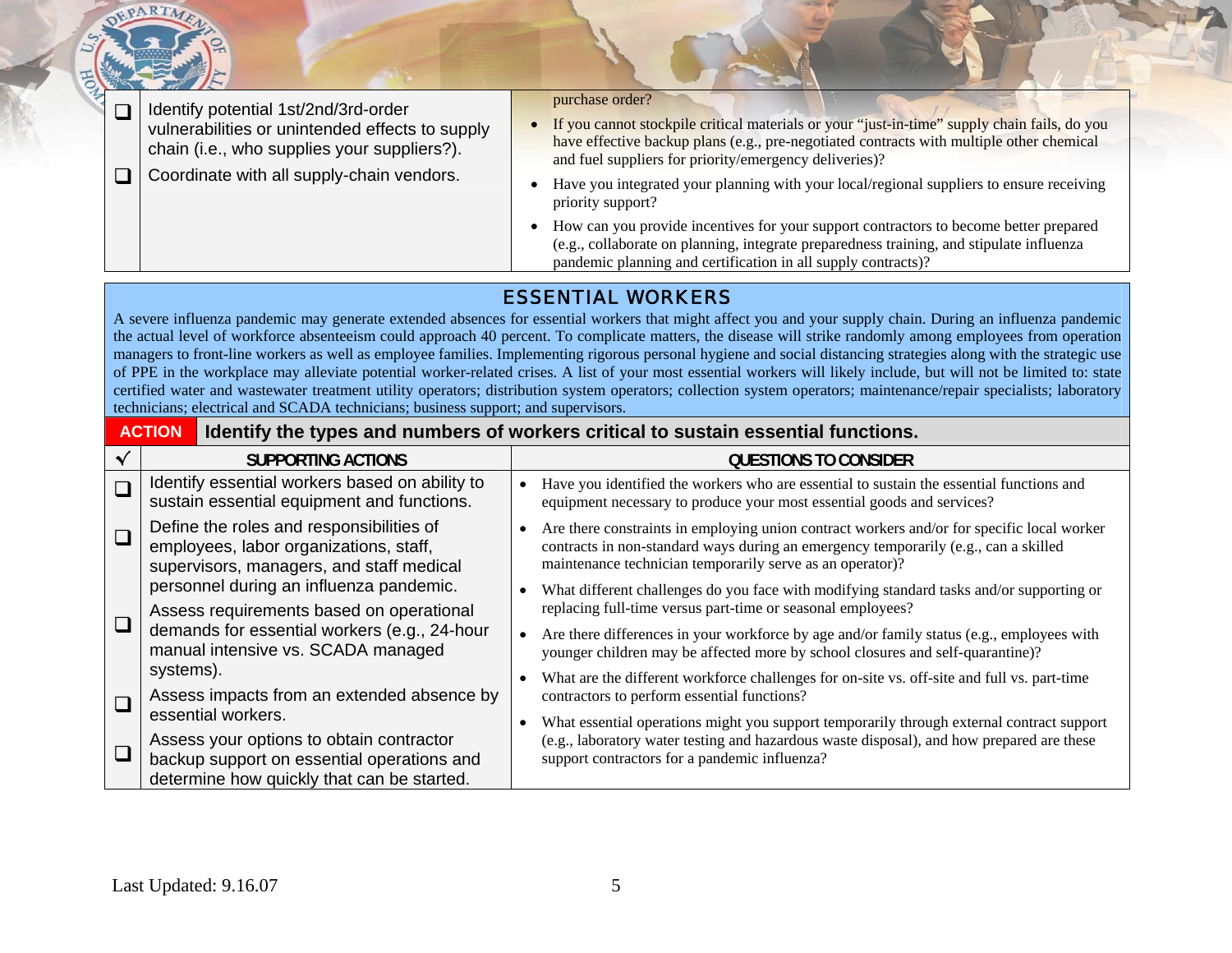

|        | <b>ACTION</b>                                                                                                                  |                        | Identify policies and procedures to protect and sustain workers during an influenza pandemic.                                                                                                 |
|--------|--------------------------------------------------------------------------------------------------------------------------------|------------------------|-----------------------------------------------------------------------------------------------------------------------------------------------------------------------------------------------|
|        | <b>SUPPORTING ACTIONS</b>                                                                                                      |                        | <b>QUESTIONS TO CONSIDER</b>                                                                                                                                                                  |
| $\Box$ | Reduce demands on essential workers who<br>are on the front lines of defense in maintaining                                    | $\bullet$              | Are there practical temporary changes you can take to increase essential worker availability<br>(e.g., extending shifts to 12 hours, adding overtime, and using other non-essential workers)? |
| $\Box$ | and restoring a community's utilities.<br>Temporarily augment essential worker ranks.                                          | $\bullet$              | Have you considered the possibility of sending home non-essential staff to reduce the chance<br>for disease introduction and transmission?                                                    |
| $\Box$ | Coordinate with State officials on using non-<br>certified workers during a pandemic influenza.                                |                        | Have you considered the need and conditions for more extreme measures, such as<br>sequestering on-site the most essential staff?                                                              |
|        | Emphasize worker and workplace disease                                                                                         | $\bullet$              | Will your State allow certification waivers to perform essential jobs temporarily?                                                                                                            |
| $\Box$ | control and protection. For more information,                                                                                  | $\bullet$              | In a crisis, will your State recognize an operator's certification from another State?                                                                                                        |
|        | see: www.pandemicflu.gov/plan/workplaceplanning/<br>index.html.                                                                | $\bullet$              | Have you cross-trained non-essential workers to perform essential jobs temporarily in an<br>emergency?                                                                                        |
| $\Box$ | Determine which types of PPE are best for                                                                                      | $\bullet$              | Could you employ off-site work options for part of your staff (e.g., business office staff)?                                                                                                  |
|        | your various worker types. For information on<br>suggested PPE use, see: www.osha.gov/<br>Publications/nfluenza pandemic.html. | $\bullet$              | Should you enhance your worksite's cleaning procedures, especially in wastewater utilities<br>(www.osha.gov/Publications/influenza_pandemic.html)?                                            |
|        |                                                                                                                                | $\bullet$              | How do you fund the costs associated with stocking worker protection items such as PPE?                                                                                                       |
| $\Box$ | Consider plans to increase number of<br>employees who work from home. Ensure IT                                                | $\bullet$              | What impacts will PPE use have on worker productivity (e.g., can you use PPE when<br>performing your utility's heavy physical labor)?                                                         |
| $\Box$ | system can support this action.<br>Develop a protocol (seek medical attention,                                                 | $\bullet$<br>$\bullet$ | Have you established a process for your occupational health nurse to follow up on sick<br>employees?                                                                                          |
|        | stay away from work, notify supervisor) for<br>employees to follow if they contract the virus,                                 |                        | Have you considered closing or restricting use of non-critical common areas, such as exercise<br>rooms and cafeterias?                                                                        |
|        | show symptoms, or have ill family members.                                                                                     | $\bullet$              | Have you considered the need or the ability to completely separate staff and                                                                                                                  |
| $\Box$ | Consider implementing a process to screen<br>employees and visitors at the entrances to<br>your critical facilities.           |                        | customers/visitors while performing all functions?                                                                                                                                            |
|        | <b>ACTION</b>                                                                                                                  |                        | <b>Identify Human Resource (HR) and protective actions to sustain essential workforce.</b>                                                                                                    |

| <b>SUPPORTING ACTIONS</b>                                                         | <b>QUESTIONS TO CONSIDER</b>                                                                                                                                                              |
|-----------------------------------------------------------------------------------|-------------------------------------------------------------------------------------------------------------------------------------------------------------------------------------------|
| Assess standard water and wastewater utility<br>HR policies and procedures.       | Have you adapted existing and/or developed new sick leave policies to support ill workers<br>and workers with ill family members (www.pandemicflu.gov/plan/community/                     |
| Develop additional HR policies specific to<br>pandemic influenza response.        | commitigation.html)?<br>Have you met with unions and other HR groups on implementing new policies temporarily?                                                                            |
| Identify likely legal considerations that may<br>arise from these new HR actions. | Have you communicated with workers and their families about potential HR policy changes?<br>Have you identified possible actions to help reduce potential abuse of the leave policies you |
|                                                                                   | have adapted to account for the possible extended absences by employees?                                                                                                                  |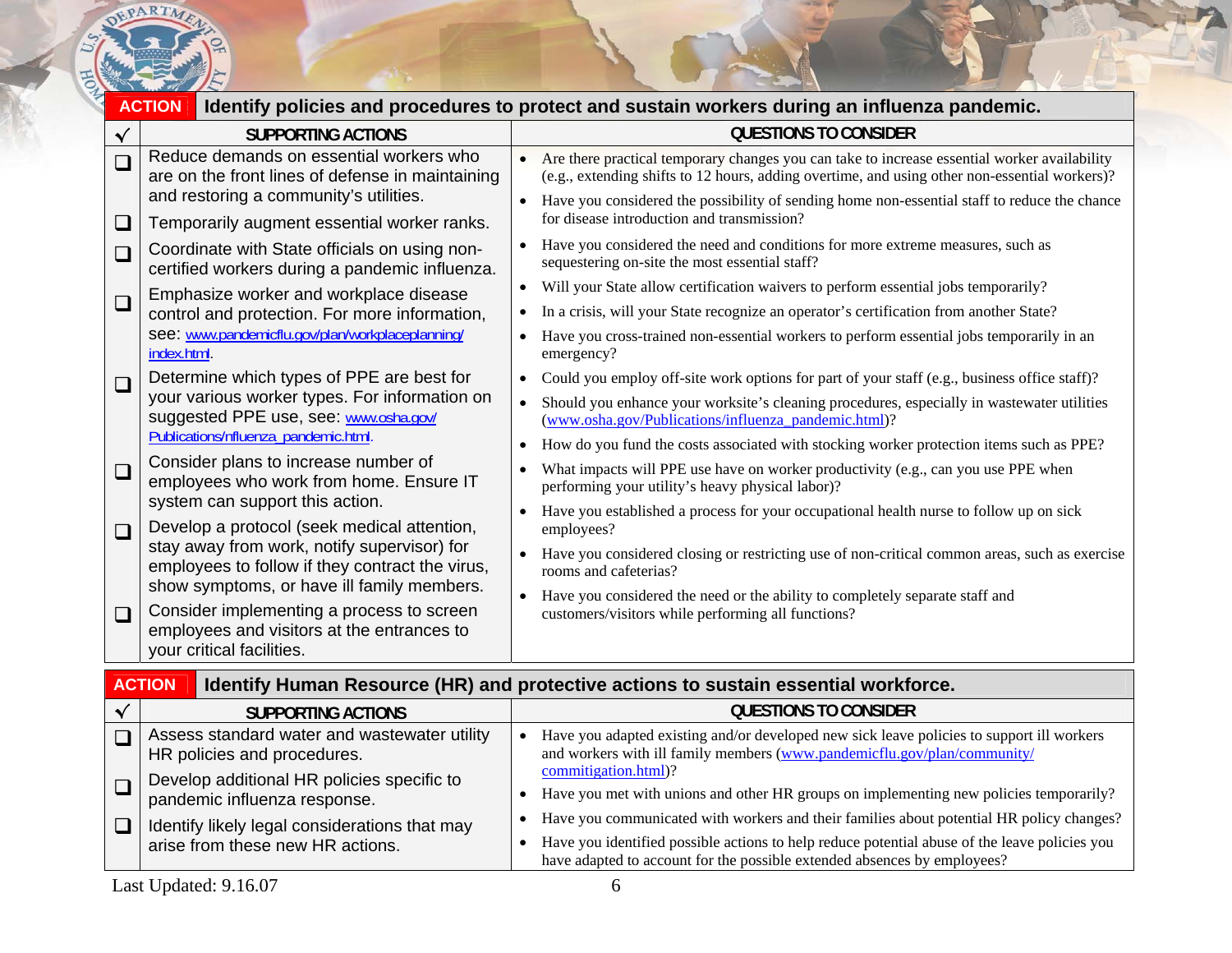| $\Box$<br>$\Box$ | Develop plans and procedures that provide<br>support and assistance to employees' families.<br>Provide regular communication to all staff on<br>the latest health advisories and pandemic<br>influenza-related recommendations. | Have you identified legal and business effects from employing emergency HR policies (e.g.,<br>costs associated with leave policies)?<br>• Have you considered prescreening essential staff to gauge their willingness to receive<br>antiviral medications and/or vaccines given the potential side effects?<br>Have you considered relevant Federal, State, or local laws (e.g., FMLA<br>$\bullet$<br>www.dol.gov/esa/whd/fmla/) that govern extended leave for employees?                                                                                                                                                                                                                                                                                                                                                                                                                        |
|------------------|---------------------------------------------------------------------------------------------------------------------------------------------------------------------------------------------------------------------------------|---------------------------------------------------------------------------------------------------------------------------------------------------------------------------------------------------------------------------------------------------------------------------------------------------------------------------------------------------------------------------------------------------------------------------------------------------------------------------------------------------------------------------------------------------------------------------------------------------------------------------------------------------------------------------------------------------------------------------------------------------------------------------------------------------------------------------------------------------------------------------------------------------|
|                  |                                                                                                                                                                                                                                 | <b>ESSENTIAL INTERDEPENDENCIES</b><br>When a pandemic influenza strikes, it will affect nearly every sector of our society, not just health care, but energy, transportation systems, workplaces, schools,<br>public safety, and more. Successful preparedness and response will require a coordinated nation-wide effort, including Federal, State, local governments and most<br>importantly the private sector. To facilitate a swift response and recovery to a pandemic influenza outbreak, the Water and Wastewater Sector must identify and<br>be able to sustain its essential interdependencies within and across sectors. Interdependencies requiring advanced coordination include support from other utilities,<br>businesses, government agencies, as well as essential goods and services, including, but not limited to, electricity, fuel, telecommunications and transportation. |
|                  | <b>ACTION</b>                                                                                                                                                                                                                   | Identify the interdependent relationships and take actions to sustain this essential support.                                                                                                                                                                                                                                                                                                                                                                                                                                                                                                                                                                                                                                                                                                                                                                                                     |
| $\checkmark$     | <b>SUPPORTING ACTIONS</b>                                                                                                                                                                                                       | <b>QUESTIONS TO CONSIDER</b>                                                                                                                                                                                                                                                                                                                                                                                                                                                                                                                                                                                                                                                                                                                                                                                                                                                                      |
| $\Box$           | Assess your external cross-sector essential<br>service support requirements.                                                                                                                                                    | What other sectors (e.g., Communications, Energy, Food & Agriculture, and Transportation)<br>are you most reliant on to sustain your critical operations, and what have you done to assess<br>and enhance those relationships for pandemic influenza response?                                                                                                                                                                                                                                                                                                                                                                                                                                                                                                                                                                                                                                    |
| $\Box$           | Assess capability of Water and Wastewater<br>Agency Response Networks (WARNs), as well<br>as other informal mutual aid and assistance<br>networks in order to reduce vulnerabilities.                                           | What customers are most dependent on your water and wastewater operations, and what<br>should you do to support them?<br>Do all water systems in your region have adequate stockpiles of materials and cross-trained                                                                                                                                                                                                                                                                                                                                                                                                                                                                                                                                                                                                                                                                              |
| $\Box$           | Collaborate with public/private partners, such<br>as State/local health authorities and first<br>responders, who support and rely on you.                                                                                       | personnel on hand to reduce potential demands for emergency interdependent support?<br>Can you reduce your utility's vulnerability and reliance on municipal and cross-sector<br>support (e.g., installing multiple electrical feeds and generation sources to backup your<br>electrical supply)?                                                                                                                                                                                                                                                                                                                                                                                                                                                                                                                                                                                                 |
| $\Box$           | Consider developing joint operational plans<br>with service providers, suppliers, and<br>customers.                                                                                                                             | Are you part of your community's pandemic influenza planning and preparedness process?<br>$\bullet$<br>Have you integrated your pandemic influenza plans with government and cross-sector plans?<br>Do you participate in public and private pandemic influenza planning and response training<br>exercises?                                                                                                                                                                                                                                                                                                                                                                                                                                                                                                                                                                                      |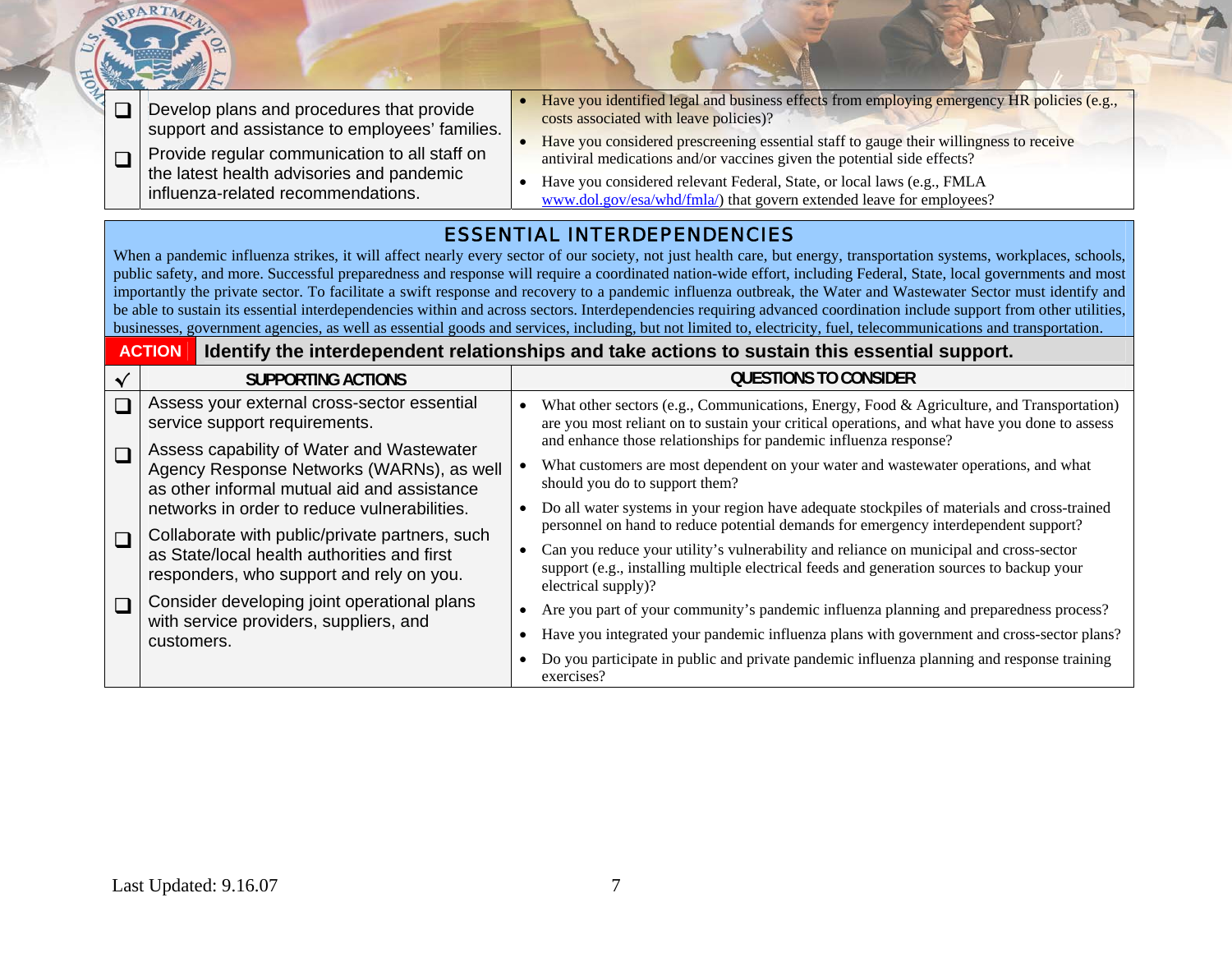

#### REGULATORY ISSUES

In response to an influenza pandemic, the government may provide direct support in the form of vaccines, antiviral medications, and personal protection supplies for essential workers; priority and clearances for a business' supply deliveries; on-site public safety and physical security augmentation. Indirect support may come from governmental relief such as waivers for key regulatory issues specific to a sector. It is important to clearly understand that currently utilities should not consider possible relief and/or waivers from regulatory requirements in their pandemic influenza planning. However, early discussions with your regulatory officials can best identify issues that may need to be addressed during a pandemic influenza.

#### **ACTIONIdentify Federal, State, and local regulatory requirements that may affect utility operations.**

| SUPPORTING ACTIONS                                                                                                                 | <b>QUESTIONS TO CONSIDER</b>                                                                                                                                                                                                                                                                |
|------------------------------------------------------------------------------------------------------------------------------------|---------------------------------------------------------------------------------------------------------------------------------------------------------------------------------------------------------------------------------------------------------------------------------------------|
| Identify regulations that, if temporarily<br>modified, would reduce impacts on your<br>critical functions, resources, and workers. | Are there direct or indirect impacts on utilities from quality and safety requirements (e.g.,<br>maximum quantity of hazardous chemicals on-site) or other government actions (e.g.,<br>government imposed travel restrictions) that may be detrimental in a pandemic influenza?            |
| Coordinate possible regulatory constraints and<br>relief options with Sector Coordinating Council<br>(SCC) officials.              | What are the available legal options regarding temporary waivers on water quality (e.g.,<br>increased turbidity and/or "boil water" orders)?<br>What temporary waivers may help with water quantity options affecting customer usage<br>(e.g., limited hours, reduced holding tank volume)? |
| Communicate potential relief actions in<br>advance to workers, supporting businesses,<br>and customers.                            | Do you have permission from a statewide/federal-level authority to adjust water/wastewater<br>standards?<br>What other issues may arise from temporarily modifying safety procedures?                                                                                                       |

## IMPACTS FROM COMMUNITY MITIGATION STRATEGIES

To reduce impacts from a pandemic influenza outbreak, Federal, State, tribal, and local government authorities, in addition to private entities, may implement a variety of strategies, including: voluntary isolation; voluntary home quarantine; school closures; and social distancing of adults in the community and workplace. The public health and social distancing strategies may ultimately contain the disease and may reduce the risk of infection and loss of life, but they also will have significant consequences for utilities and private sector businesses that must be managed carefully. For more information on possible community mitigation strategies, see [www.pandemicflu.gov/plan/community/commitigation.html](http://www.pandemicflu.gov/plan/community/commitigation.html), particularly Appendix 4, and Section 3 of the *CI/KR Pandemic Influenza Guide*.

#### **ACTIONIdentify effects from mitigation strategies; take actions to reduce negative impacts.**

| SUPPORTING ACTIONS                                                                                                                   | QUESTIONS TO CONSIDER                                                                                                                                                                                                                                                                                       |
|--------------------------------------------------------------------------------------------------------------------------------------|-------------------------------------------------------------------------------------------------------------------------------------------------------------------------------------------------------------------------------------------------------------------------------------------------------------|
| Calculate effects of Community Mitigation<br>Strategies (www.pandemicflu.gov/plan/community/<br>commitigation.html) on your utility. | What impacts may the strategies have on increasing your worker absentee rates due<br>indirectly to the disease (e.g., how will it affect your workers if schools/daycare facilities<br>close for weeks at a time)?<br>What are the costs associated with expanding your sick leave policies to support home |
| Consider the need to separate the workforce,<br>establish independent locations, and/or<br>preserve a clean work site.               | isolation and quarantine?<br>What workplace social distancing measures can you implement (e.g., work-at-home options,<br>split working/meal shifts, reduced travel, and increased use videoconferencing and<br>teleconferencing)?                                                                           |